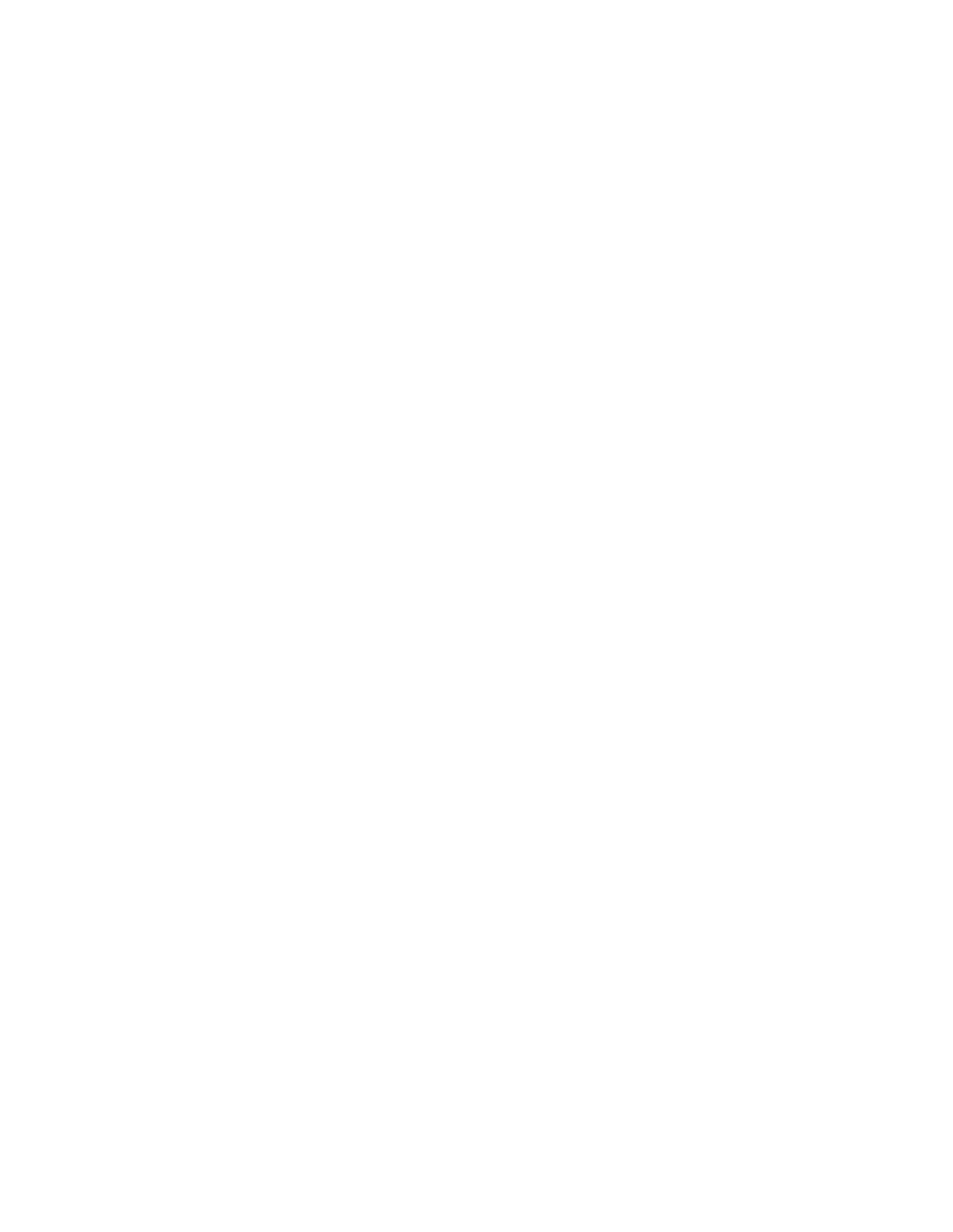#### **Abstract**

The internet has democratized data, improving access to information for millions of households worldwide and, in the process, making them better informed. The residential real estate industry is no exception, as the democratization of data has empowered the public with a wealth of information previously available only to real estate agents and other industry professionals. Left unexplored is how improved access to residential real estate data might affect spatial patterns of residential choice. In this paper, we posit that the democratization of real estate data ultimately makes the home search process more efficient. In turn, we argue, increased efficiency in the home search process has two potentially countervailing effects on the spatial heterogeneity of residential settlement patterns: (1) housing search choice sets expand to include properties in neighborhoods that are more diverse than choice sets developed by consumers in a less efficient environment, and (2) demand to live near amenities increases without an appropriate increase in housing supply, and thus "prices out" existing and future residents. However, we argue that the extent to which households might be priced out of a neighborhood is directly influenced not by data availability per se, but by the ease to which housing supply can be increased to meet demand in such locations. We therefore divide our policy recommendations into three specific efforts: (a) helping the market increase housing choice by reducing exclusionary and restrictive zoning policies in our nation's most expensive, amenity-laden markets, (b) giving housing choice voucher (HCV) recipients the option to hide their voucher status from landlords during the application process, and (c) requiring a portion of the two-dollar per capita LIHTC funding to be used in Census tracts that qualify as high value.

# **Introduction**

The internet has democratized data, improving access to information for millions of households worldwide and, in the process, making them better informed. The residential real estate industry is no exception, as the democratization of data has empowered the public with a wealth of information previously available only to real estate agents and other industry professionals. Left unexplored is how improved access to residential real estate data might affect spatial patterns of residential choice. In this paper, we posit that the democratization of real estate data ultimately makes the home search process more efficient. In turn, we argue, increased efficiency in the home search process has two potentially countervailing effects on the spatial heterogeneity of residential settlement patterns: (1) housing search choice sets expand to include properties in neighborhoods that are more diverse than choice sets developed by consumers in a less efficient environment, and (2) demand to live near amenities increases without an appropriate increase in housing supply, and thus "prices out" existing and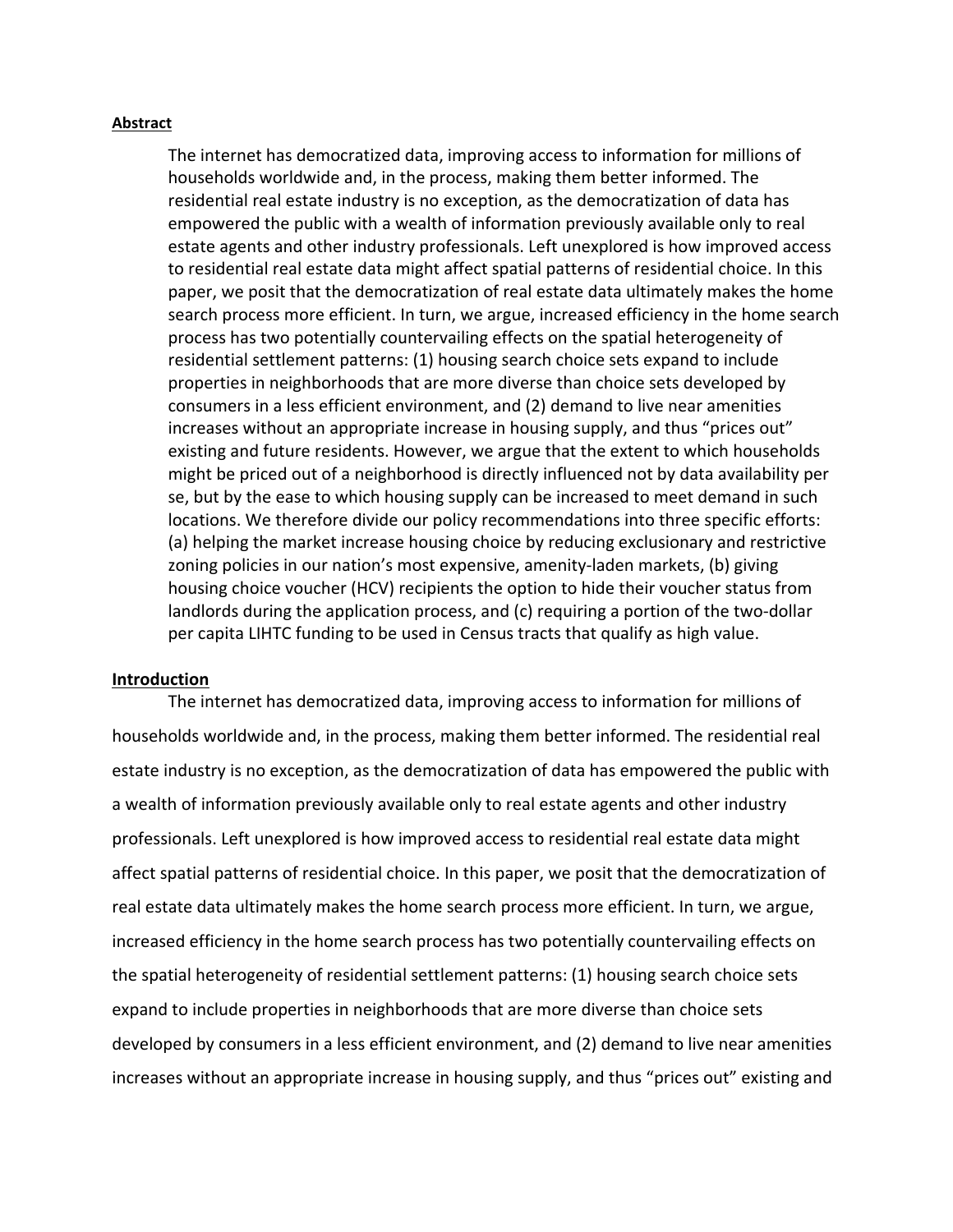future residents. However, we argue that the extent to which households might be priced out of a neighborhood is directly influenced not by data availability per se, but by the ease to which housing supply can be increased to meet demand in such locations. We therefore divide our policy recommendations into three specific efforts: (a) helping the market increase housing choice by reducing exclusionary and restrictive zoning policies in our nation's most expensive, amenity-laden markets, (b) giving housing choice voucher (HCV) recipients the option to hide their voucher status from landlords during the application process, and (c) requiring a portion of the two-dollar per capita LIHTC funding to be used in Census tracts that qualify as high value.

This paper is structured as follows: in the next section, we present descriptive analysis of how consumers use online real estate data in the homebuying and rental search process. Next, we review existing literature and develop a conceptual model of the effects of home search efficiency on spatial heterogeneity. In the penultimate section, we analyze measures of home value heterogeneity and racial diversity across the 100 largest housing markets in the United States. Last, we conclude with policy recommendations based on our findings in the previous section.

## **Democratization of Data and Consumer Search Behavior in Real Estate**

The internet has created, delivered, and disrupted the traditional process of finding, evaluating, and purchasing goods and services. The residential real estate industry is no exception, as both real estate and non-real estate-specific online purveyors of data have allowed homebuyers and renters to make more informed decisions.<sup>[1](#page-3-0)</sup> Prior to the digital age, most real estate information was effectively proprietary: homebuyers and renters would have to contact real estate agents, landlords, and mortgage brokers to obtain the information needed for decision making. Sharing this information was a core service added to the traditional value chain by real estate professionals, and consumers would often start the homebuying process by gathering information with their help. Post-internet, the ubiquity of accessible data on homes, neighborhoods, and financial products has empowered consumers to gather these data on their own, by using either online real estate marketplaces (Redfin,

<span id="page-3-0"></span><sup>1.</sup> Levitt and Syverson (2008).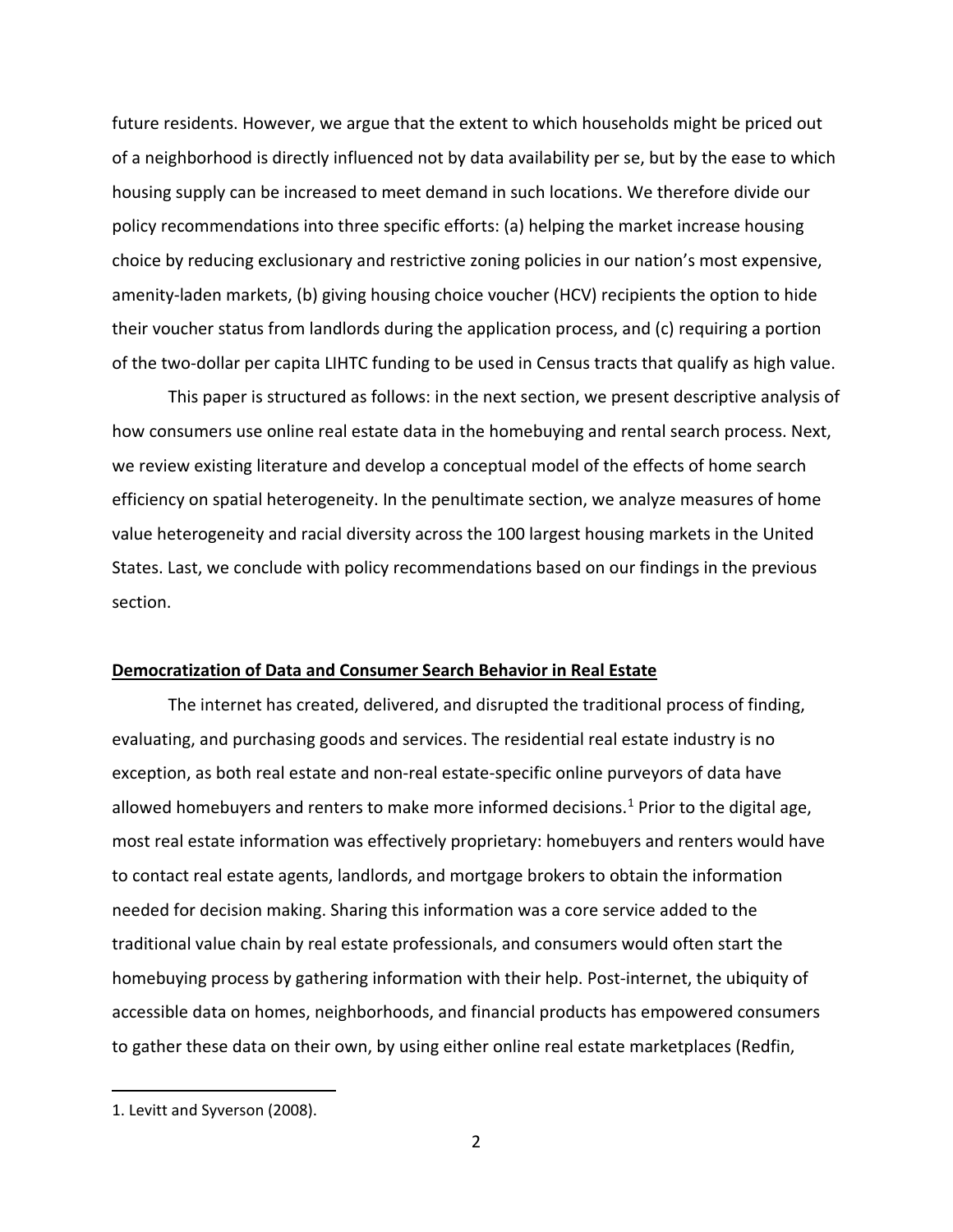Trulia, Zillow, etc.) or other internet services providing neighborhood-level information (Google Maps, Yelp, GreatSchools, etc.). Consumers today often gather much of this information before employing an agent, thereby altering the traditional real estate agent-consumer interaction.

While consumers now have access to an abundance of housing market data online, many continue to use real estate agents. For example, in a broad survey of 13,249 consumers by Zillow Group conducted in 2016, 87 percent of buyers use online resources and 75 percent select a real estate agent or broker to work with, suggesting that most buyers combine these two resources. In fact, buyers who utilize online resources are significantly more likely to also use an agent (77 percent versus 59 percent who do not use online resources).



**Figure 1: Top Resources Used to Search, Shop, or Purchase a Home**

Consumers are also initiating the home search process on their own. Only about half (51 percent) of buyers using an agent employ one at the beginning of their home search. Forty-one percent start the search process on their own, but ultimately use an agent before making an offer. This includes 27 percent who employ an agent after searching for a while but before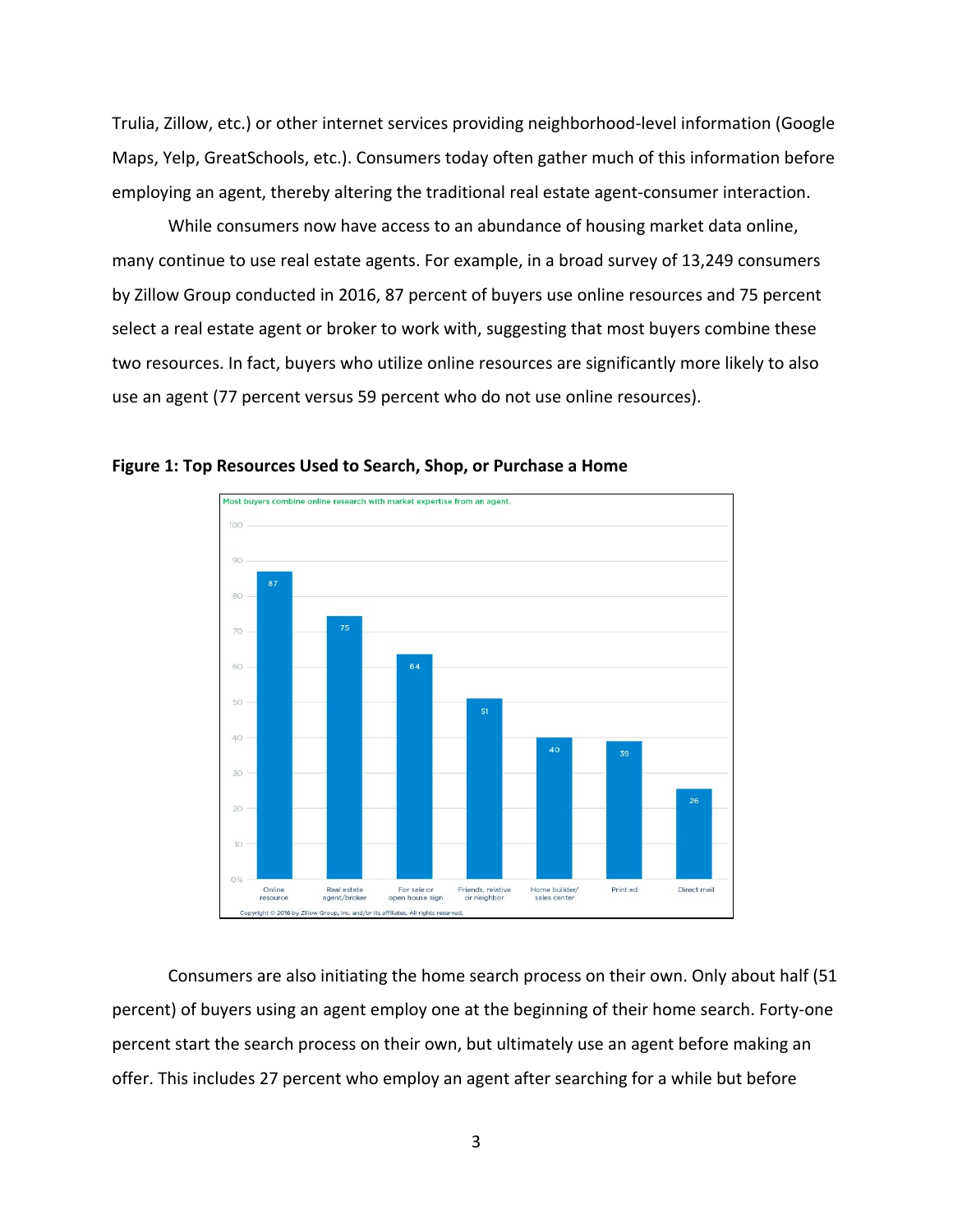touring homes, and an additional 14 percent who use an agent after visiting open houses but before submitting offers. Just 7 percent of all buyers who use an agent wait until they are ready to make an offer before enlisting the agent's services.<sup>[2](#page-5-0)</sup> Below, we identify the types of online information that homebuyers and renters are likely using during their home search process.

# **Types of Data Available to Modern Homebuyers and Renters**

In general, there are three primary types of online data available to homebuyers and renters. These are: (1) property-specific data, (2) neighborhood-specific data, and (3) userspecific data. We briefly describe and provide examples of each below.



# **Figure 2: Property-Specific Information on Trulia**

# *Property-Specific Data*

Detailed information about residential properties form the backbone of the most popular online real estate marketplaces, including consumer brands within Zillow Group (Zillow, Trulia, Hotpads, Streeteasy, NakedApartments), the Move brands (Realtor.com, Move.com, Doorsteps.com, SeniorHousingNet.com), Homes.com, and Redfin.com. These property-specific data include two subtypes: (a) public records data, which constitute the official record of home type, square footage, lot size, number of bedrooms and bathrooms, legal lot description,

<span id="page-5-0"></span><sup>2.</sup> Zillow Group (2016).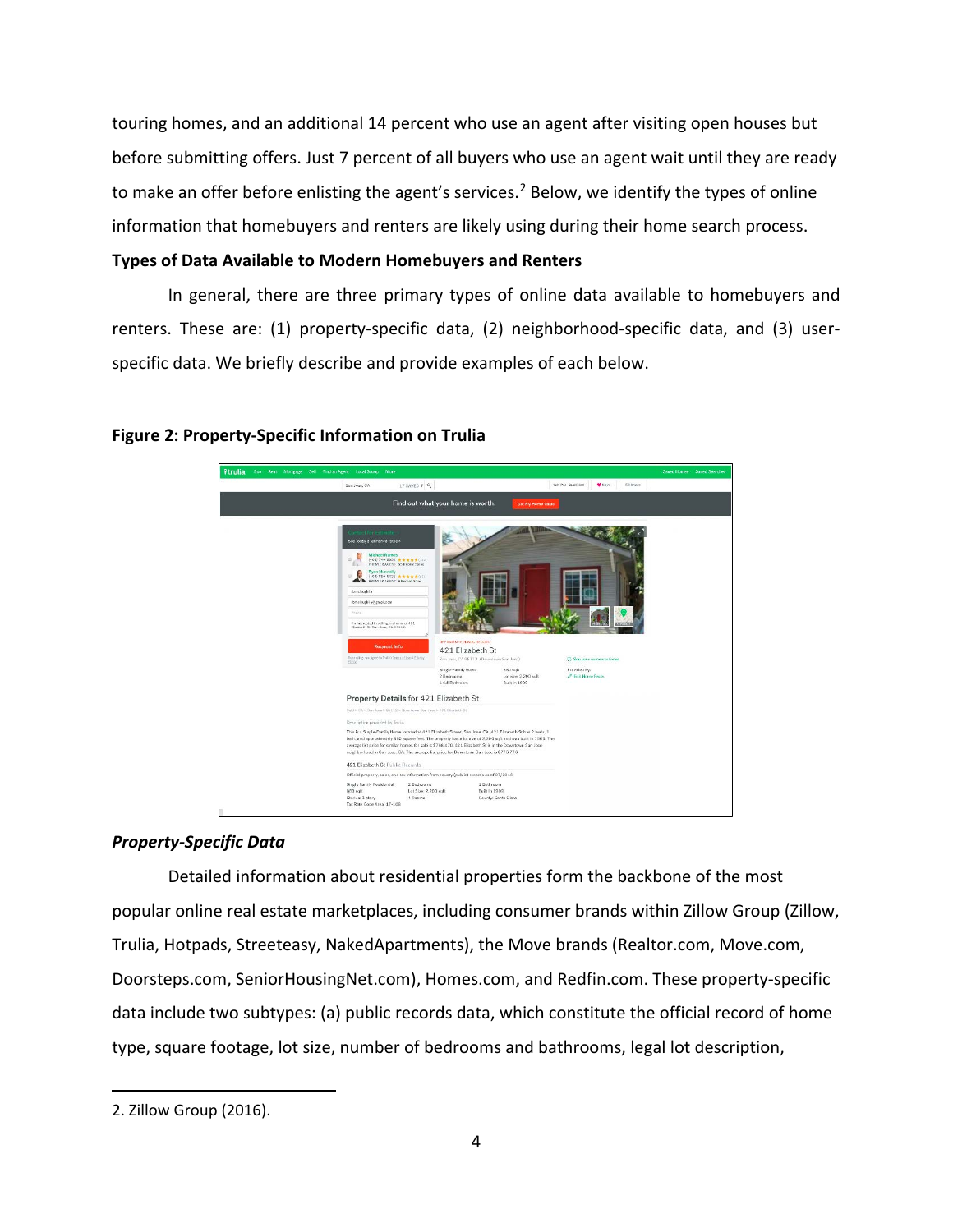property taxes paid, year built, and sales history of a given property, and (b) property listings data, which typically include listing price, pictures, seller/leasing description, agent contact information, and property details not available from public records. Public records originate from county assessor and recorder offices, while listing data can originate from a variety of sources, including real estate agents, multiple listing services (MLS), property owners (for-sale and for-rent), property managers, and third party aggregators. Three marketplaces—Redfin, Trulia, and Zillow—also use these data to provide home value estimates.



#### **Figure 3: Neighborhood-Specific Data on Redfin**

#### *Neighborhood-Specific Data*

Homebuyers and renters can also find a wealth of easily accessible information on neighborhoods surrounding properties of interest. Examples include local information on crime, school location and quality, business location and quality, natural hazards, and commute times. These data are available on many online real estate marketplaces, but often originate from third-party providers who also provide the information on their own websites. For example, Zillow, Trulia, Redfin, and Realtor.com all provide school rating information originating from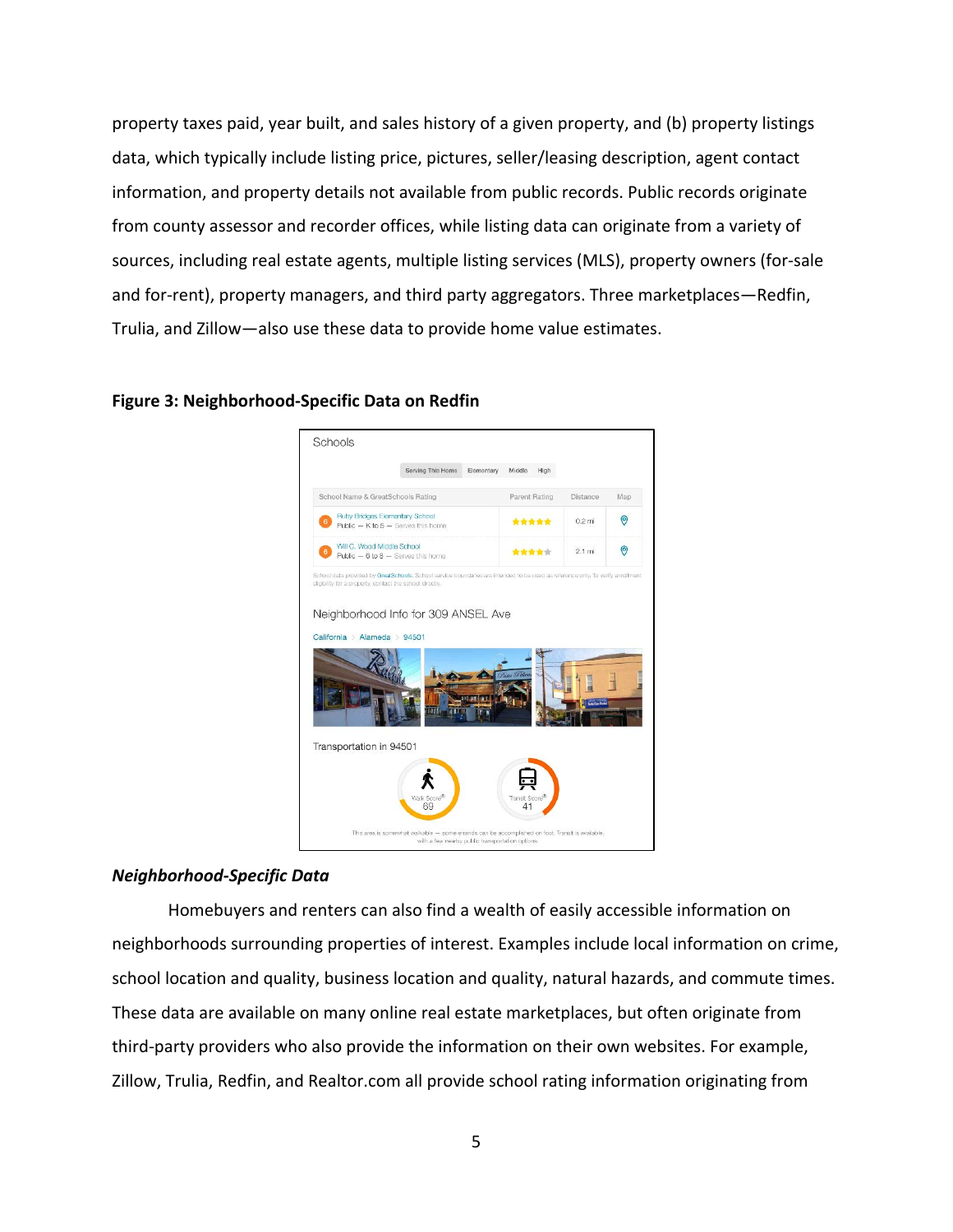GreatSchools.org, but the latter has its own site dedicated to providing the public with the same data. Other examples of neighborhood-specific data provided by online real estate marketplaces, but derived from third-party providers, include: the location and quality of local businesses provided by Yelp.com, crime data provided by SpotCrime.com and CrimeReports.com, and walking and transit scores provided by WalkScore.com.

# **Figure 4: Affordability Calculator on Zillow**

| Buy<br>Rent                                                                                                                                                                                                                                               | Sell           | Agent finder<br><b>Mortgages</b>                                                                           | Home design                  | More                                                                                                                           | 0<br>My Zillow                                                                                                             |
|-----------------------------------------------------------------------------------------------------------------------------------------------------------------------------------------------------------------------------------------------------------|----------------|------------------------------------------------------------------------------------------------------------|------------------------------|--------------------------------------------------------------------------------------------------------------------------------|----------------------------------------------------------------------------------------------------------------------------|
| <b>Zillow</b><br>Mortgage lenders                                                                                                                                                                                                                         | Mortgage rates | Mortgage calculator                                                                                        | Lender reviews               |                                                                                                                                |                                                                                                                            |
| Mortgages - Affordability calculator                                                                                                                                                                                                                      |                |                                                                                                            |                              |                                                                                                                                |                                                                                                                            |
| Affordability calculator<br>Use this calculator to determine how much house you can afford. By entering details about your income, down payment,<br>and monthly debts, you can estimate the mortgage amount that works with your budget.<br>Annual income | Home price     | Payment breakdown                                                                                          | Full Report 2                |                                                                                                                                | Searching for your<br>new home?<br>Pre-approval ensures you're ready to<br>make an offer when you find the perfect<br>one. |
| \$70,000                                                                                                                                                                                                                                                  |                |                                                                                                            |                              |                                                                                                                                | <b>Get Pre-Approved on Zillow »</b>                                                                                        |
| Calculate by payment                                                                                                                                                                                                                                      |                |                                                                                                            | You can afford a house up to |                                                                                                                                |                                                                                                                            |
| Monthly debts                                                                                                                                                                                                                                             | \$305,483      |                                                                                                            |                              |                                                                                                                                | More Calculators                                                                                                           |
| \$250                                                                                                                                                                                                                                                     |                | Based on your income, a house at this price<br>should fit comfortably within your budget.<br>Learn more    |                              |                                                                                                                                |                                                                                                                            |
| Down payment                                                                                                                                                                                                                                              |                |                                                                                                            |                              |                                                                                                                                | <b>Affordability Calculator</b>                                                                                            |
| \$20,000                                                                                                                                                                                                                                                  |                |                                                                                                            |                              |                                                                                                                                | <b>Amortization Calculator</b>                                                                                             |
| Advanced V                                                                                                                                                                                                                                                | ⅢⅢ             |                                                                                                            |                              | <b>Debt-to-Income Calculator</b>                                                                                               |                                                                                                                            |
|                                                                                                                                                                                                                                                           |                |                                                                                                            |                              | n n                                                                                                                            | Mortgage Calculator                                                                                                        |
|                                                                                                                                                                                                                                                           |                |                                                                                                            |                              | \$1,837/mo                                                                                                                     | <b>Refinance Calculator</b>                                                                                                |
| <b>Get Pre-Approved</b><br>Calculator help                                                                                                                                                                                                                | Share *        |                                                                                                            |                              |                                                                                                                                | <b>More Resources</b>                                                                                                      |
|                                                                                                                                                                                                                                                           |                |                                                                                                            |                              |                                                                                                                                | Mortgage Learning Center                                                                                                   |
|                                                                                                                                                                                                                                                           |                |                                                                                                            |                              |                                                                                                                                | <b>Down Payment Assistance</b>                                                                                             |
|                                                                                                                                                                                                                                                           |                |                                                                                                            |                              |                                                                                                                                | Owning vs. Renting                                                                                                         |
|                                                                                                                                                                                                                                                           |                | Get pre-approved by a local lender on Zillow                                                               |                              |                                                                                                                                |                                                                                                                            |
|                                                                                                                                                                                                                                                           |                |                                                                                                            |                              |                                                                                                                                |                                                                                                                            |
| <b>LEARN WHAT YOU CAN BORROW</b><br>Get pre-approved for a mortgage to see<br>how much house you can afford.                                                                                                                                              |                | <b>GET YOUR PRE-APPROVAL LETTER</b><br>Work with a lender on Zillow to obtain<br>vour pre-approval letter. |                              | <b>UNLOCK YOUR NEW HOME</b><br>Pre-approval helps ensure you're ready<br>to put in an offer when you find the<br>perfect home. |                                                                                                                            |

# *User-Customized Data*

In addition to property- and neighborhood-specific information, online real estate marketplaces also provide customized information for homebuyers and renters. Such information includes customized estimates of borrowing power, housing affordability, whether it is better to rent or buy a home, commute times, and mortgage quotes. This information is delivered primarily through stand-alone calculators on these websites, or in the case of commute time and affordability estimates, through individual property display pages. Similar to neighborhood-specific information, user-customized information can also be found on non-real estate websites. For example, commute times between two locations can be calculated using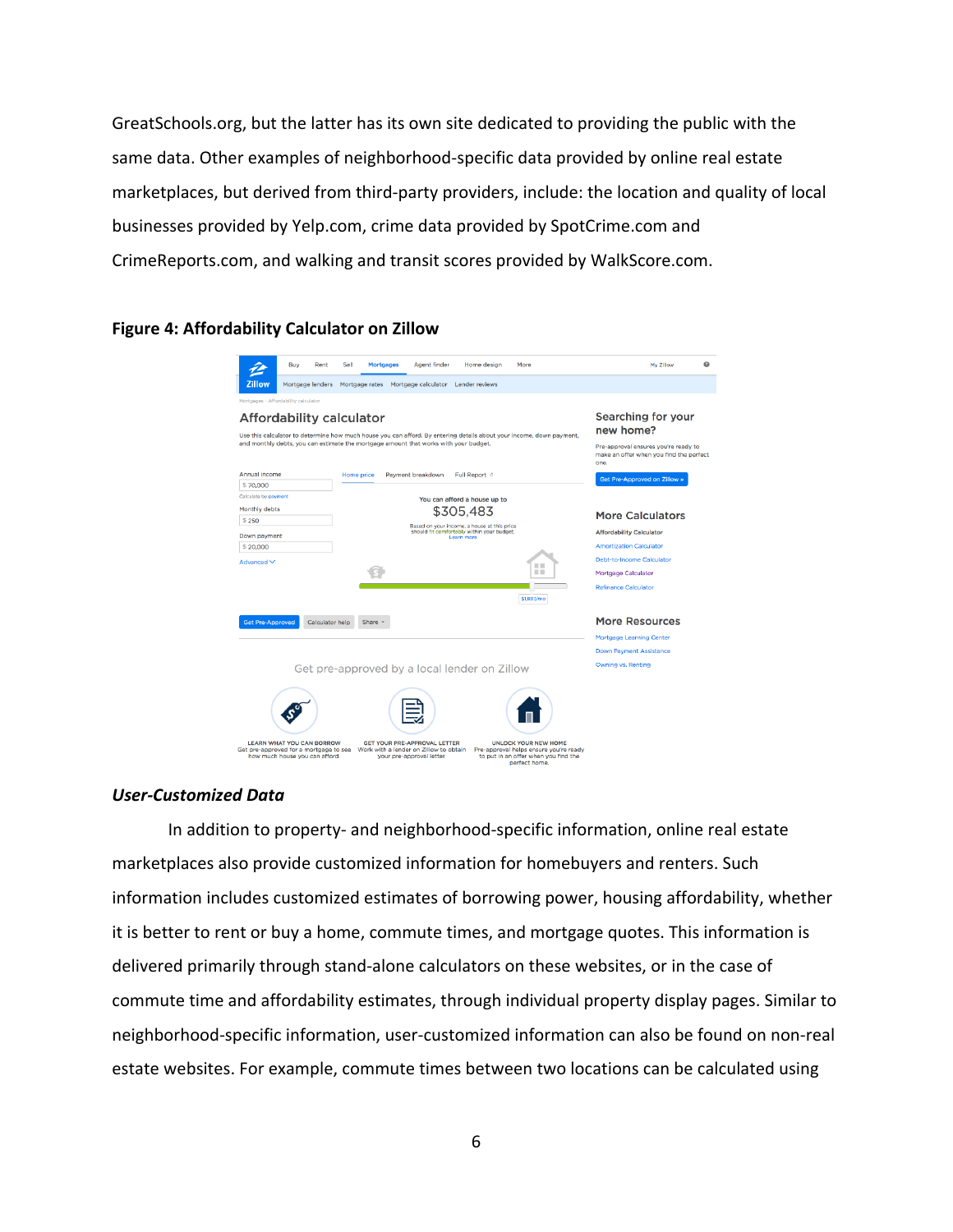Google Maps, mortgage quotes can be obtained on Bankrate.com, and affordability estimates can be found on Nerdwallet.com.

# **Amenity Preferences**

Using a survey of homebuyers conducted by Zillow Group, we find that consumers indeed value amenities that can be found using the three types of data discussed above. Figure 5 shows the share of households who value a specific amenity when selecting a home for more than 20 different amenity types. Online marketplaces offer data on most of these amenities. For example, nearly 70 percent of homebuyers say a home "within my budget" is important, which can be generated using online affordability calculators (user-customized data); 60 percent say a home "in a safe neighborhood" is important, which can be found using visualized crime data (neighborhood-specific data); and nearly 40 percent say a home with "a floorplan/layout that fits my needs" is important, which can be found using online listings (property-specific data). Clearly, the democratization of real estate data online can help consumers more efficiently search for a home that meets their preferences.



# **Figure 5: Amenities of a Home - What Drives Home Selection**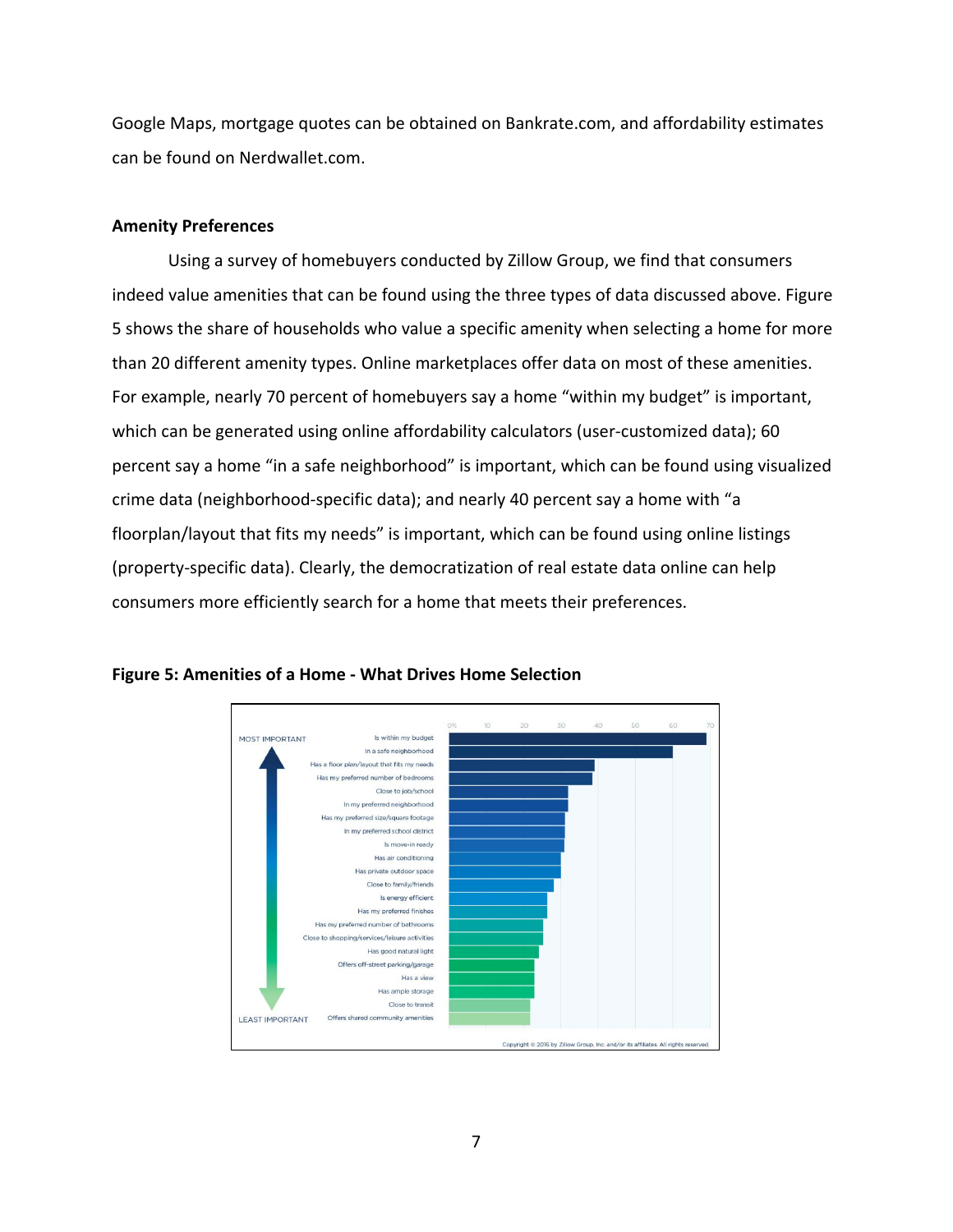However, the impacts of this democratization of data on household sorting and spatial heterogeneity are less clear. In the following section, we present two conceptual mechanisms by which increased search efficiency might affect household sorting.

#### **Neighborhood Amenity Preferences and Residential Choice**

In the home search process, traditional methods of information gathering—through word of mouth, scouring newspaper ads, or directly from a real estate agent—can result in information asymmetries and/or cost considerable time. Online real estate marketplaces complement these methods and introduce efficiency, particularly at the beginning of the process when homeseekers develop a choice set of properties. Theoretically, a more efficient search process should expand this choice set because it will allow more properties to be filtered in a given time period. Below, we discuss how spatial heterogeneity might be affected by a more efficient housing search process.

Household preferences have long played a role in spatial heterogeneity, as households tend to geographically sort themselves into communities with the bundle of goods and services best matching their preferences. This process of "voting with one's feet" is often based on local amenities, public goods, and tax rates.<sup>[3](#page-9-0)</sup> This encourages people with like preferences to coalesce in groups that are able to take advantage of local collective benefits produced only through economies of scale.<sup>[4](#page-9-1)</sup> Online search resources may enhance this self-sorting process.

Despite what is known about the role of preferences in housing choice, very little research has been done on the effects of online real estate marketplaces on traditional search methods. These methods have certainly changed in recent decades. In 1981, home searches were primarily initiated by consulting newspaper ads (22 percent) and relying on word of mouth (8 percent).<sup>[5](#page-9-2)</sup> By 2016, online searches were the most common method (44 percent), word of mouth dropped to fifth, and printed newspaper ads no longer registered. Online resources clearly provide more information at lower search costs; however, only emerging empirical evidence exists about how they have materially affected search patterns.

<span id="page-9-0"></span><sup>3.</sup> Tiebout (1956).

<span id="page-9-1"></span><sup>4.</sup> McGuire (1974).

<span id="page-9-2"></span><sup>5.</sup> National Association of Realtors (2017).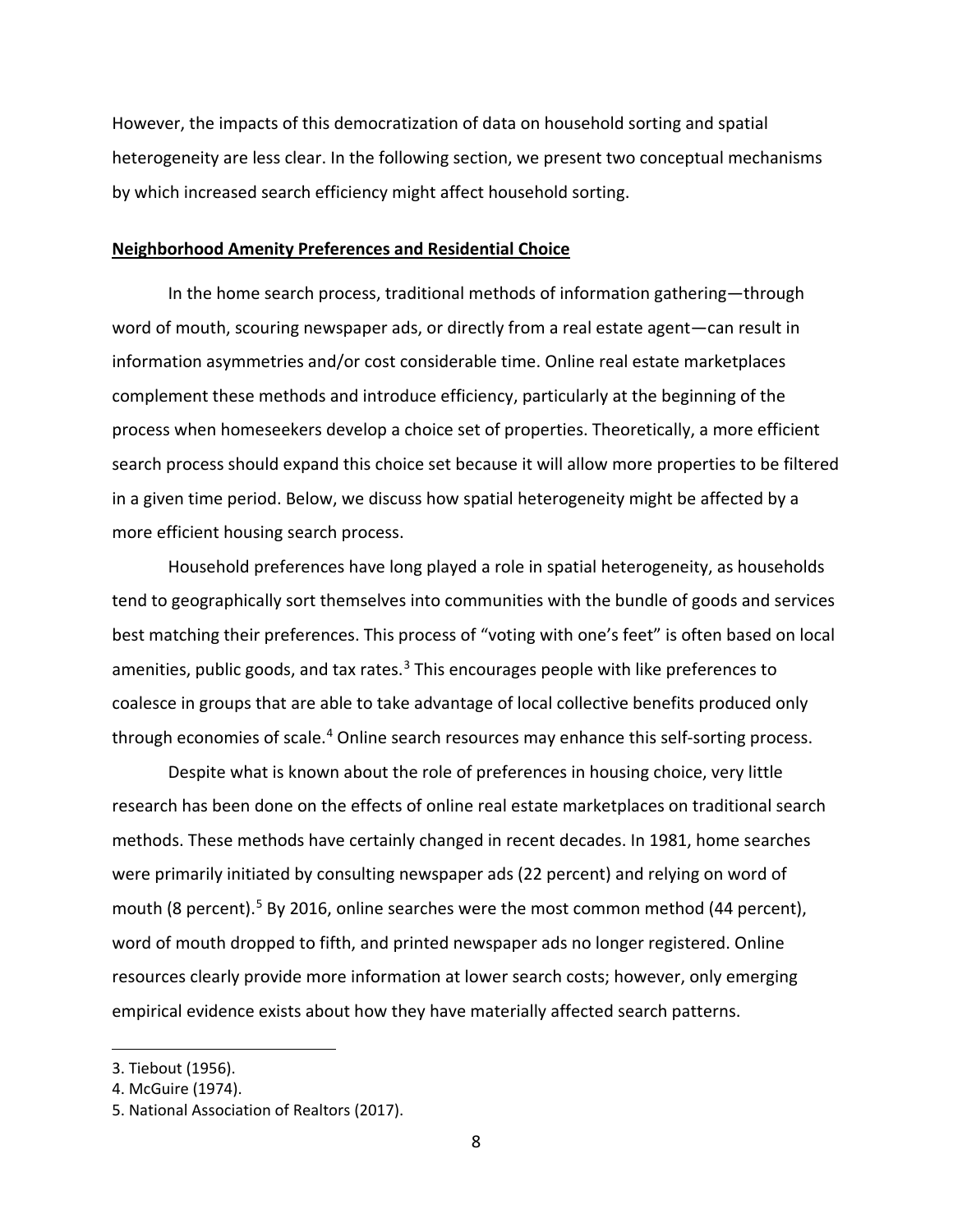One of the few studies on the topic—a survey of house hunters in Wake County, North Carolina in the early 2000s—found that the use of the internet increased the number of homes visited by respondents in their search.<sup>[6](#page-10-0)</sup> A more recent study shows that "search pressure," a measure of the online popularity of search locations, highlights where demand for housing is high.<sup>[7](#page-10-1)</sup> In these examples, online searches unveil the ability of consumers to conduct low-cost, extensive searches across geographies and property parameters to expand their housing choice sets.

Theoretically, democratization of real estate data could change neighborhood composition in two countervailing ways. First, it may lead to more spatial heterogenity through the expansion of consumer housing choice sets. More competitive online shopping for mortgages, for example, could have such an effect: when households receive the lowest possible mortgage rate for their credit profile, their qualifying loan amount is maximized and thus so is their housing choice set. And improved search efficiency for properties could lead homeseekers to discover neighborhoods that they would not find through traditional methods, such as word of mouth or newspaper listings. As consumers filter a large volume of disparate information, biases towards certain neighborhoods might be lifted as they encounter homes that fit their preferences. The question in both cases is whether a larger choice set will also be qualitatively more diverse: if so, the expanded choice set would lead to greater diversity within cities, and vice versa.

Second, however, data democratization could lead to increased housing costs where certain amenities are in high demand, which, in turn, could exacerbate existing patterns of spatial homogeneity by pricing out lower-income households. Competition for amenities such as safe neighborhoods or good school districts could create an "amenity effect,"raising the demand for a neighborhood to a level at which higher-income individuals could outbid others. Unless these neighborhoods had perfectly elastic supply, those that are outbid would be priced out. Exclusionary zoning is an existing practice that has created such amenity effects; it

<span id="page-10-0"></span><sup>6.</sup> Palm and Danis (2001).

<span id="page-10-1"></span><sup>7.</sup> Rae (2015).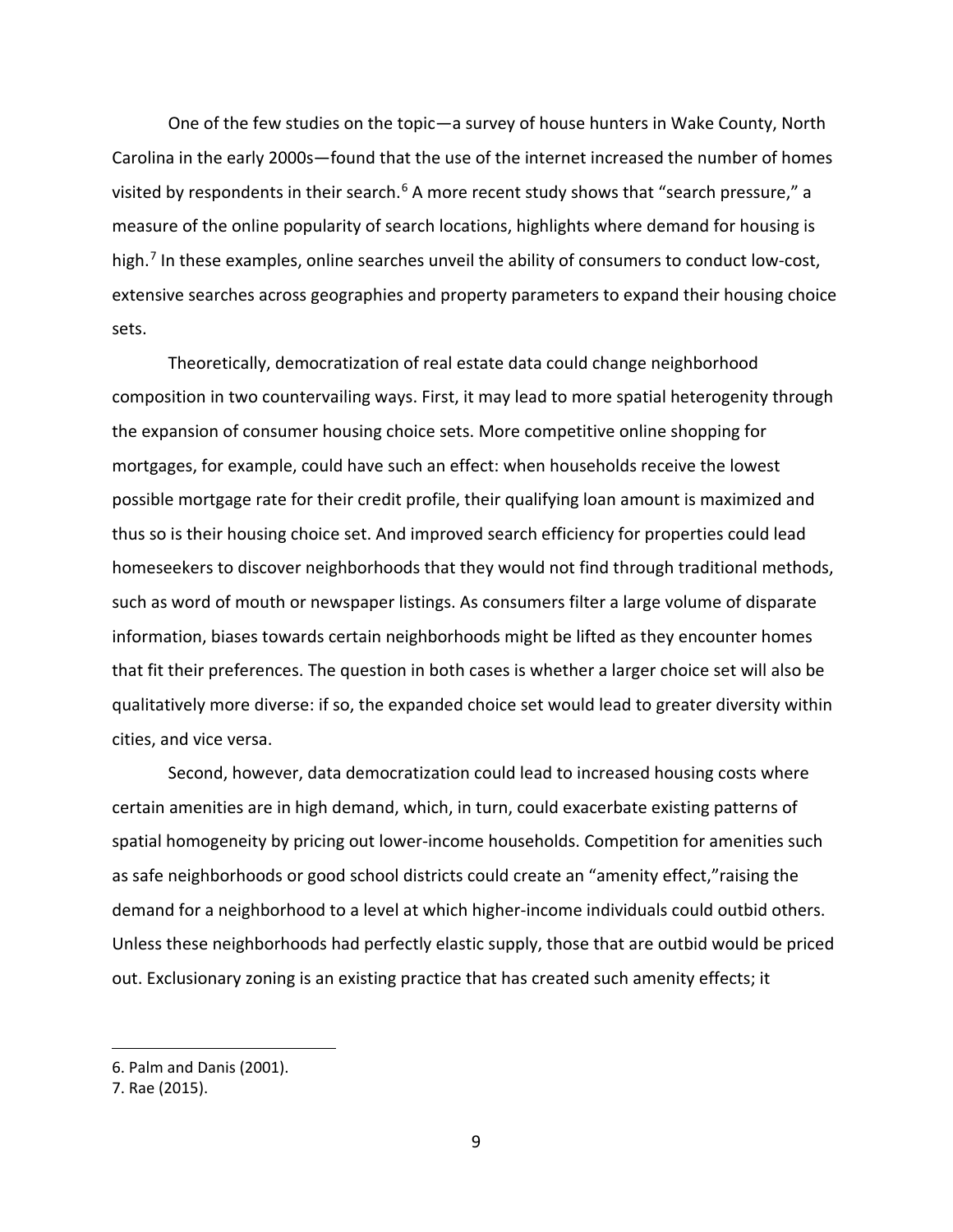influences who settles in an area by increasing housing prices through either density restrictions or impact fees to cover public services.<sup>[8](#page-11-0)</sup>

## **The Relationship between Residential Segregation and Housing Choice**

Both the passage of the Fair Housing Act in 1968 and the ability of online real estate marketplaces to reduce information asymmetries leading to discriminatory action has largely protected homebuyers and renters from explicit forms of discrimination. This section explores how historic processes of segregation led to path-dependent inertia in housing availability, particularly for those at the lower end of the housing market. Housing choice sets are constrained not just by the information available to housing consumers, but also by the diversity of housing supply across geographies.

The relative concentration of home values may help to explain persistent racial and income segregation in urban housing markets as homeseekers face expanding or contracting housing choices as they search across their neighborhoods of interest. These characteristics in the housing stock reflect ingrained effects of discrimination that continue to impact where and what type of housing is available. For example, the effects of redlining, which began in the late 1[9](#page-11-1)30s, can still be read in the socioeconomic outcomes of neighborhoods in cities today,  $9$ despite the fact that redlining is currently unlawful under the Fair Housing Act. More recently, in the wake of the Great Recession, researchers found that the incidence of foreclosures resulting from predatory lending of subprime mortgages was highly correlated with racial segregation.<sup>[10](#page-11-2)</sup> The uneven impact of the foreclosure crisis on neighborhoods demonstrates that segregation can entrench inequalities of opportunity for years to come.

In order to examine whether racial segregation may be related to limited choice sets across metropolitan areas, we develop an index of home value segregation and compare it to measures of racial segregation. Racial segregation in this paper is measured by calculating the index of dissimilarity between white and nonwhite residents, or how unevenly distributed

<span id="page-11-0"></span><sup>8.</sup> On density restrictions and racial segregation, see Massey and Rothwell (2009). On impact fees, see Huffman et al. (1988) and Ihlanfeldt and Shaughnessy (2004).

<span id="page-11-1"></span><sup>9.</sup> Madrigal (2014).

<span id="page-11-2"></span><sup>10.</sup> Rugh and Massey (2010).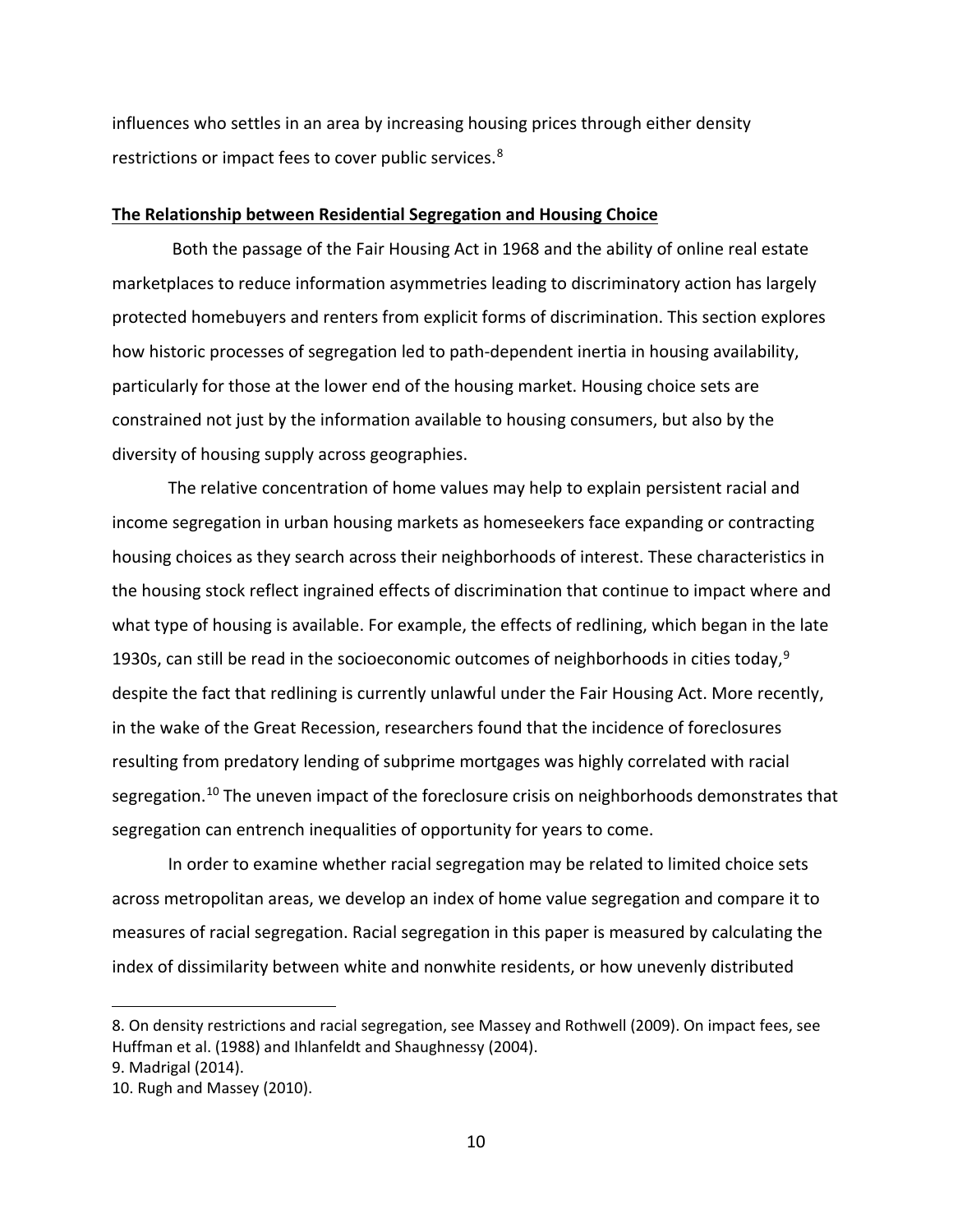distinct groups are across Census tracts in a given metropolitan area.<sup>[11](#page-12-0)</sup> Data on race are from the US Census's 2015 5-Year American Community Survey. Home value segregation is measured by calculating the ratio of the median value of homes in a given Census tract to the median value of all homes in the metropolitan area. These ratios are placed into one of six buckets, and the very low value and very high value Census tracts are added together to obtain the share of tracts in the most extreme value buckets and expressed through the home value segregation index.<sup>[12](#page-12-1)</sup> This measure captures the share of Census tracts in a metropolitan area that contain the most extreme home values, and like measures of racial segregation, provides a snapshot of how unevenly distributed home values are across the metropolitan area. Home value data are provided by the online real estate marketplace Trulia. Racial segregation and home value segregation indices are calculated for the 100 metros<sup>[13](#page-12-2)</sup> with the highest number of occupied housing units.

The link between measures of home value segregation and racial and income segregation is particularly revealing, and may help to explain persistent residential segregation. The relationship between the segregation of housing values and white-nonwhite segregation is positive and statistically significant, producing a Pearson's correlation coefficient of 0.53. Figure 6 shows that white-nonwhite segregation tends to rise as home value segregation rises across the most populated 100 metropolitan areas. In fact, variation in metropolitan segregation patterns can be at least partially explained by within-metro variation in how segregated housing choice sets are based on the polarization of home values neighborhood by neighborhood.

<span id="page-12-1"></span><span id="page-12-0"></span><sup>11.</sup> White residents are those that report their race to be white alone and non-Hispanic. Nonwhite persons include people of all nonwhite races, plus people of Hispanic origin regardless of race. 12. The six value buckets, as defined by the ratio of median value in a Census tract to median value of the metro, are: 1) very low value—less than 0.67; 2) low value—0.67 to 0.8; 3) low-middle value—0.8 to 1.0; 4) high-middle value—1.0 to 1.25; 5) high value—1.25 to 1.5, and 6) very high value—greater than 1.5.

<span id="page-12-2"></span><sup>13.</sup> Metropolitan regions include Census Metropolitan Statistical Areas, or metropolitan divisions, where available.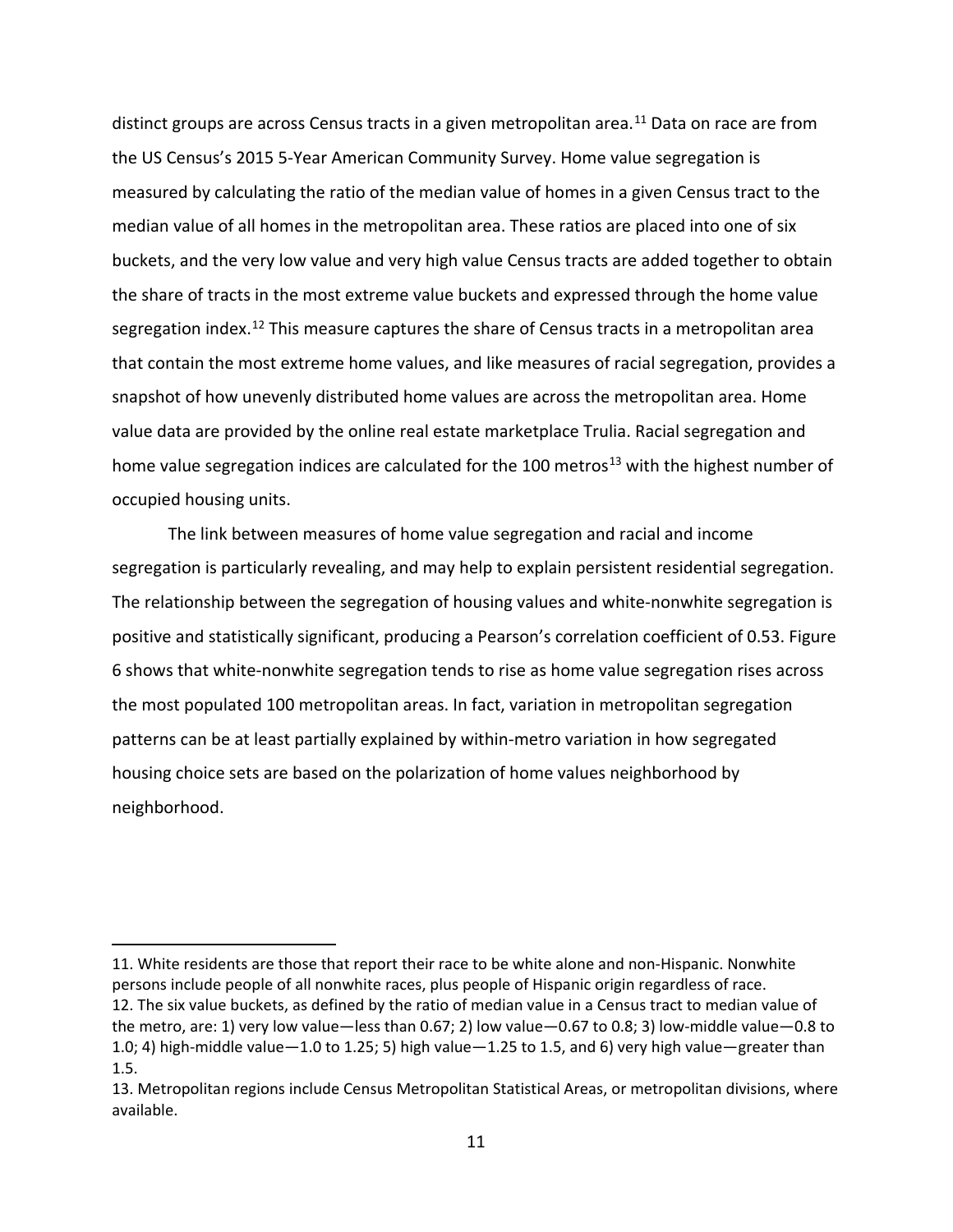**Figure 6: Home Value Segregation versus White-Nonwhite Segregation Across 100 Largest Metros**



#### Source: US Census 2015 5-Year ACS and Trulia data.

This relationship suggests that efforts to decrease racial and income segregation could be addressed by expanding choices in the housing market. The lack of housing diversity by price constrains homeseekers, particularly those that are lower-income. As a result, they are relegated to find homes where they are available, further entrenching racial and income segregation. Expanding housing choices entails providing equal access for households by reducing disparities in housing affordability. The next section concludes this paper and explores policy recommendations that expand housing choice despite the path-dependent inertia of housing supply.

#### **Summary and Policy Recommendations**

In this paper, we have examined the various mechanisms by which the democratization of real estate data might affect spatial heterogeneity in the housing market. Specifically, we argue that democratization of real estate data improves home search efficiency. In turn, this improved efficiency can affect residential settlement patterns if: (1) it encourages consumers to settle in neighborhoods that are systematically different than ones they would otherwise have settled in, and (2) demand to live near amenities increases without a proportionate increase in housing supply. Our findings also show that racial segregation is tied very closely to home value segregation in the largest U.S. metropolitan areas, suggesting that increasing housing choice in

12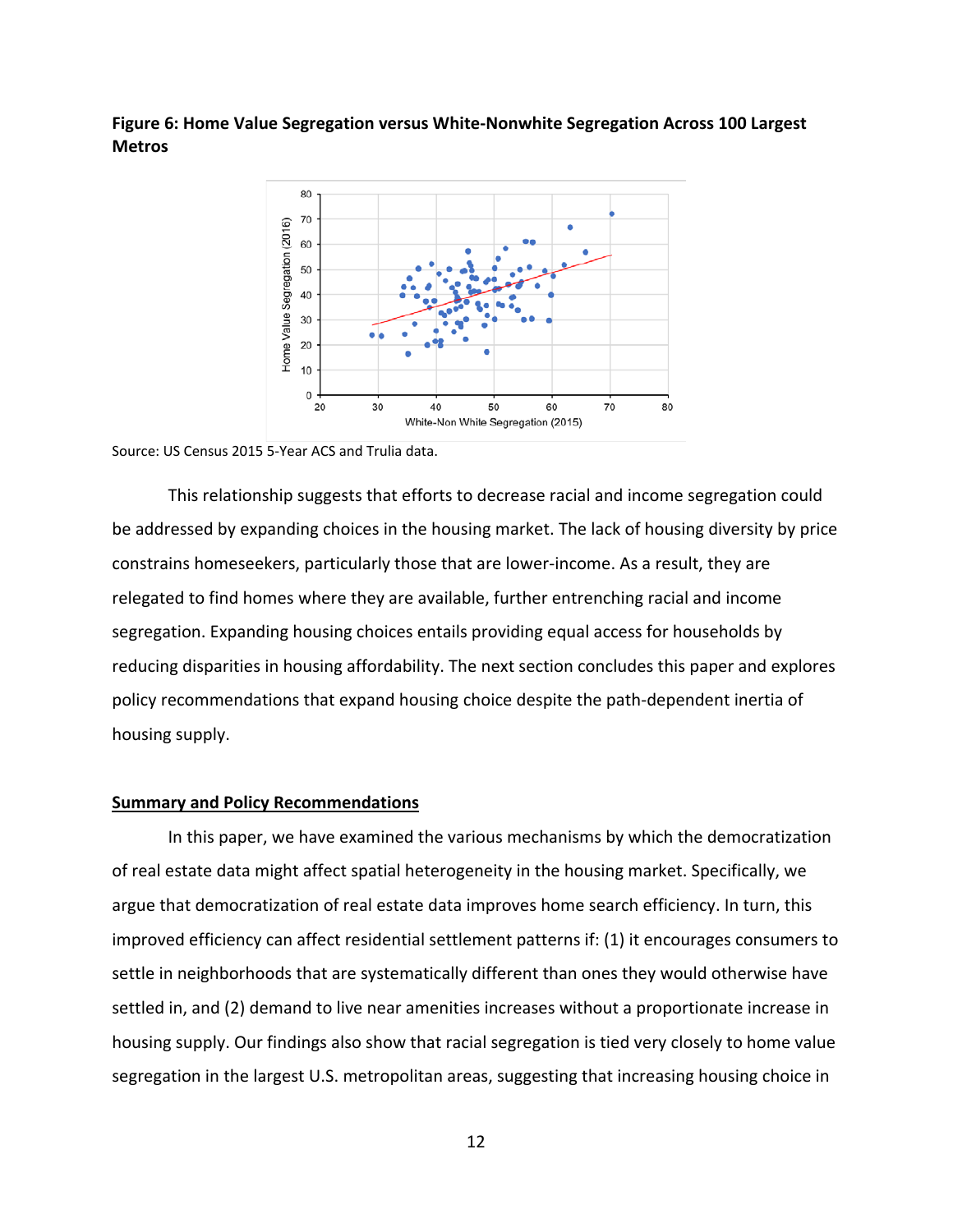the most expensive metropolitan submarkets might help reduce spatial patterns of racial homogeneity. Given the empirical evidence presented in the previous sections show that supply-side, rather than demand-side, factors are more to blame for patterns of residential segregation in the U.S., we focus our policy recommendations on reform of existing housing choice policies rather than on household preferences.

#### **Reform of Existing Housing Choice Policies**

Our policy recommendations are subdivided into three specific efforts: (a) helping the market increase housing choice by reducing exclusionary and restrictive zoning policies in our nation's most expensive, amenity-laden markets; (b) giving housing choice voucher (HCV) recipients the option to hide their voucher status from landlords during the application process; and (c) requiring a portion of the two-dollar per capita Low-Income Housing Tax Credit (LIHTC) funding to be used in Census tracts that qualify as high value. We discuss these three in turn below.

# *Restrictive Zoning Policies*

A large and growing body of scholarly work suggests that restrictive zoning laws make housing more expensive not only through supply restrictions but also because they reduce affordable housing choices.<sup>[14](#page-14-0)</sup> While land use authority in the U.S. is primarily in the hands of states and municipalities, the federal government can provide incentives for local and state governments to zone for more affordable housing types. Such incentives might include allocation of Department of Housing and Urban Development Community Development Block Grants, Department of Transportation Safety Grants, or Department of Education Local Education Agencies Grants that would be tied to increases in housing choice in areas with high demand and few affordable homes.

Since land use authority constitutionally rests with states, there is also room for addressing exlusionary policy reform at the state level. Such reforms would likely need to allocate both market-rate and below-market-rate housing unit targets for local governments. Enforcement measures are key to efficacy, and would need to take a balanced approach using both incentives and penalities, such as tying infrastructure and school funding as well as local

<span id="page-14-0"></span><sup>14.</sup> Bratt and Vladeck (2014).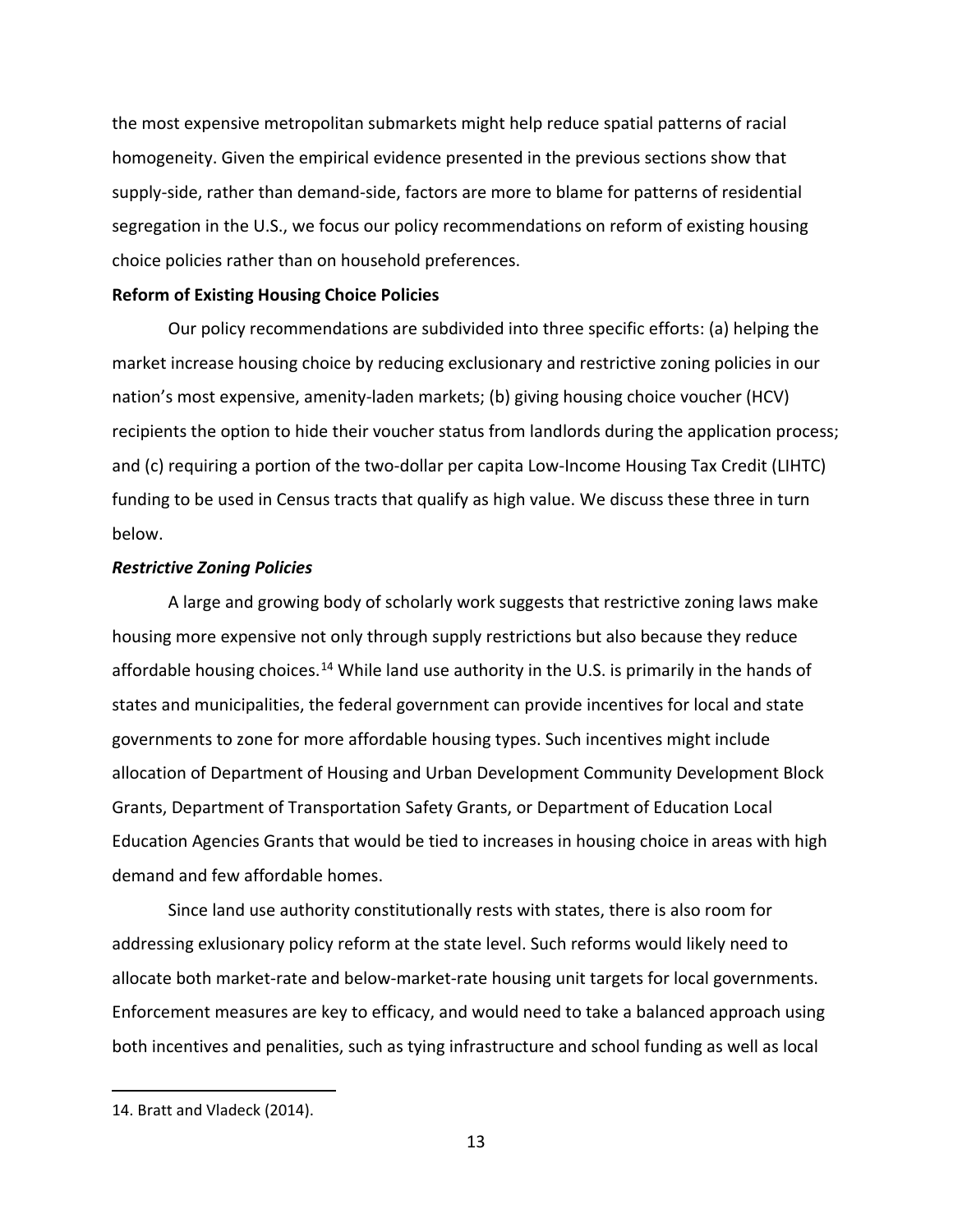land use powers to these housing targets. Maryland's Priority Funding Areas and Florida's now defunct Growth Management Act provide relevant examples for how states might address the housing provision problems arising from exclusionary zoning.

#### *Housing Choice Voucher Reform*

Housing choice vouchers theoretically allow families to make geographically flexible housing decisions because the subsidy is attached to the person(s) rather than to a housing unit fixed in space. However, there have been obstacles to this flexibility in practice. Up until last year, fair market rent (FMR), which is used to determine the amount of voucher subsidies, was set at the metropolitan level. Given that rents are typically non-uniform across a housing market, the metropolitan-wide FMR would essentially limit HCV recipients to poorer neighborhoods. The Obama administration helped remedy this problem last year by introducing a limited roll-out of FMR at the zip code level, but implementation has since been postponed. Still, two challenges remain. First, landlords are not required to accept Section 8 tenants, and second, applicants are required to disclose their intent to use an HCV to landlords. Both requirements introduce avenues for discrimination based on landlords' willingness to accept HCVs. This could be remedied by making the Section 8 Housing Choice Voucher Program a single-blind process, where landlords are not allowed to ask about the voucher status of their applicants but voucher holders are free to use them for any property. For example, Seattle's fair housing laws provide a model for preventing landlords from discriminating against tenants based on their source of income and use of a Section 8 certificate or other subsidy programs.

#### *Low-Income Housing Tax Credit Reform*

Finally, place-based housing choice programs, such as Low-Income Housing Tax Credits (LIHTC), provide market-based subsidies to developers of affordable housing through issuing of resalable tax credits. Developers of affordable housing typically sell the credits they receive from the LIHTC program and use the proceeds to grow their equity stake in the project, which in turn improves their chances of attracting debt or equity financing to complete the project. To further increase the efficacy of the LIHTC program in expanding housing choice where choice is needed most, we propose requiring a proportion of the existing two-dollar per capita LIHTC funding to be used in the most income-segregated Census tracts. That proportion might be

14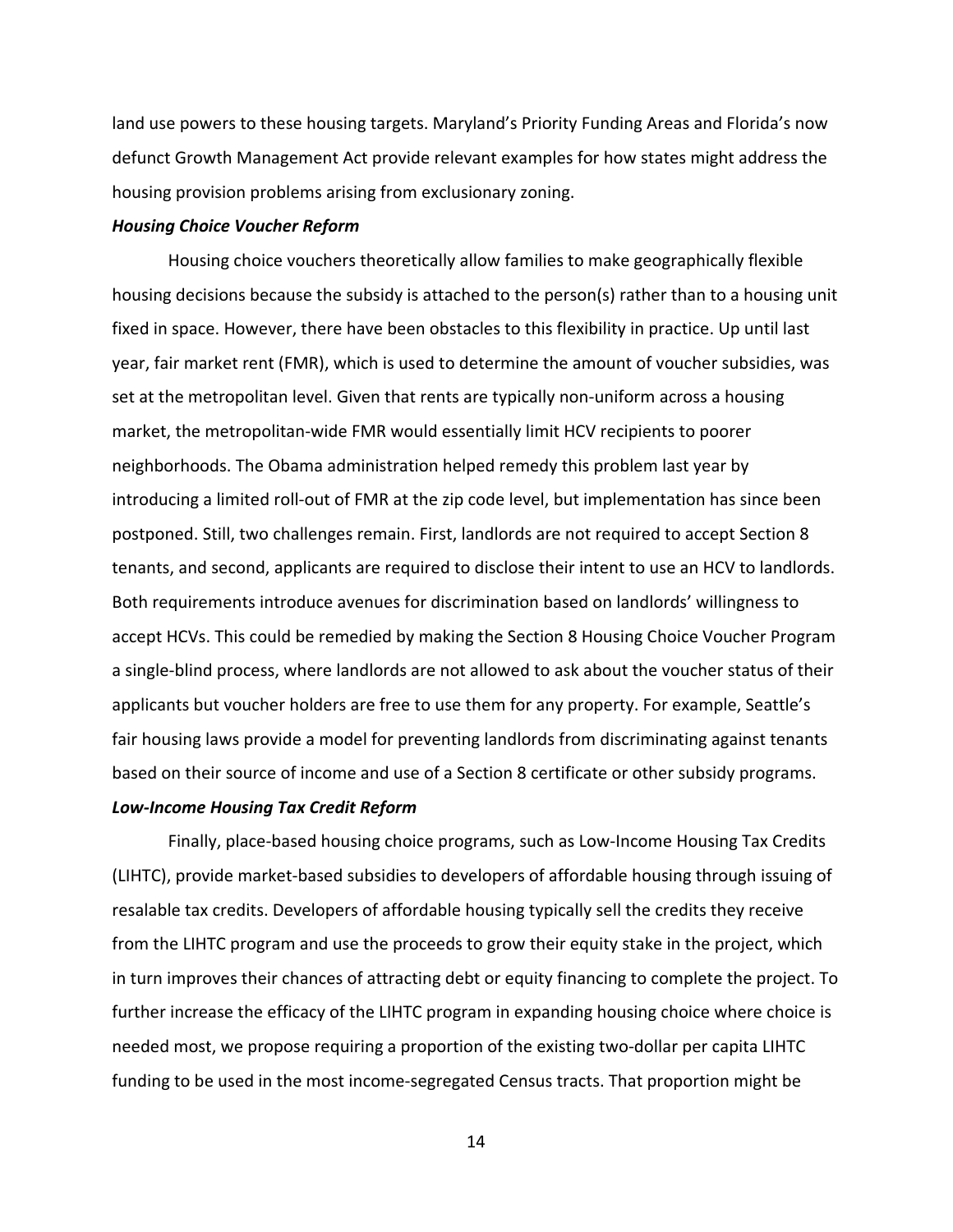directly tied to current levels of spatial homogeneity in the housing market. For example, if the share of very high value Census tracts in an area were 20 percent, then 20 percent—or 40 cents—of the two-dollar per capita LIHTC allocation would need to be used in such Census tracts. In effect, this would give municipalities with very high value tracts a choice in how to increase more affordable housing opportunities in their community: they could either amend their zoning laws to encourage lower-cost, market-rate housing that would remove classification of the Census tract(s) as very high value, or allow LIHTC projects to be built using the spatial inequality-related LIHTCs.

#### **Bibliography**

- Bayer, Patrick, Hanming Fang, and Robert McMillan. 2014. "Separate when Equal? Racial Inequality and Residential Segregation." *Journal of Urban Economics* 82: 32-48.
- Boustan, Leah Platt. "Racial Residential Segregation in American Cities." 2012. In *The Oxford Handbook of Urban Economics and Planning*, edited by Nancy Brooks, Kieran Donaghy, and Gerrit-Jan Knaap, 318-39. Oxford: Oxford University Press.
- Bratt, Rachel G., and Abigail Vladeck. 2014. "Addressing Restrictive Zoning for Affordable Housing: Experiences in Four States." *Housing Policy Debate* 24, no. 3: 594-636.
- Card, David, Alexandre Mas, and Jesse Rothstein. 2008. "Tipping and the Dynamics of Segregation." *The Quarterly Journal of Economics* 123, no. 1: 177-218.
- Cherif, Emna, and Delvin Grant. 2014. "Analysis of e-Business Models in Real Estate." *Electronic Commerce Research* 14, no. 1: 25-50.
- Emerson, Michael O., Karen J. Chai, and George Yancey. 2001. "Does Race Matter in Residential Segregation? Exploring the Preferences of White Americans." *American Sociological Review* 66, no. 6: 922-35.
- Havekes, Esther, Michael Bader, and Maria Krysan. 2016. "Realizing Racial and Ethnic Neighborhood Preferences? Exploring the Mismatches Between What People Want, Where They Search, and Where They Live." *Population Research and Policy Review* 35, no. 1 (2016): 101-26.
- Huffman, Forrest E., Arthur C. Nelson, Marc T. Smith, and Michael A. Stegman. 1988. "Who Bears the Burden of Development Impact Fees?" *Journal of the American Planning Association* 54, no. 1: 49-55.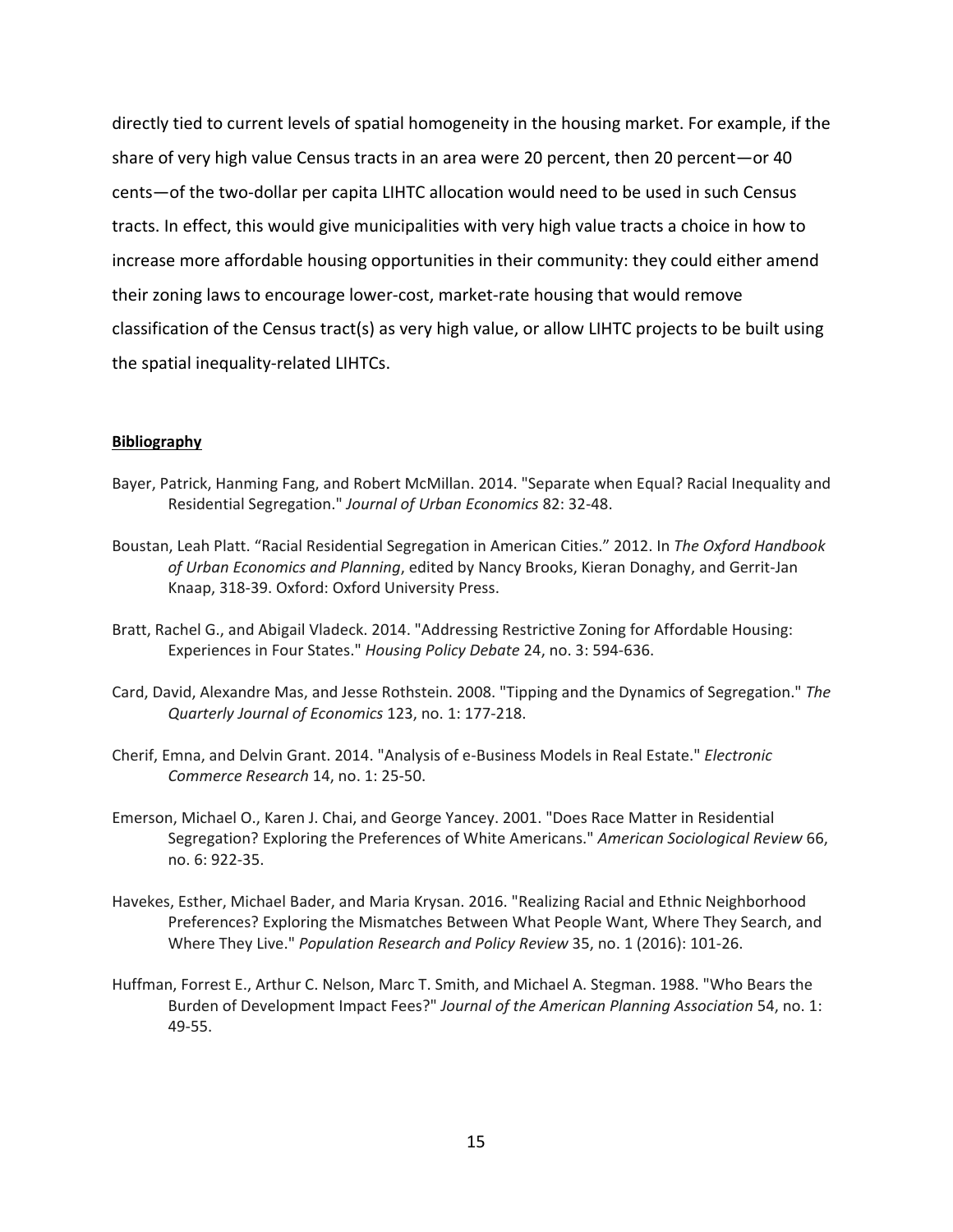- Ihlanfeldt, Keith R., and Timothy M. Shaughnessy. 2004. "An Empirical Investigation of the Effects of Impact Fees on Housing and Land Markets." *Regional Science and Urban Economics* 34, no. 6: 639-61.
- Kucuk, Umit S., and Sandeep Krishnamurthy. 2006. "An Analysis of Consumer Power on the Internet." *Technovation,* 27, no. 1-2: 47-56.
- Levitt, Steven D., and Chad Syverson. 2008. "Market Distortions when Agents Are Better Informed: The Value of Information in Real Estate Transactions." *Review of Economics and Statistics* 90, no. 4: 599-611.
- Madrigal, Alexis C. 2014. "The Racist Housing Policy that Made Your Neighborhood." *The Atlantic*, May 22.
- Massey, Douglas S., and Jonathan Rothwell. 2009. "The Effect of Density Zoning on Racial Segregation in US Urban Areas." *Urban Affairs Review* 44, no. 6: 779-806.
- McGuire, Martin. 1974. "Group Segregation and Optimal Jurisdictions." *Journal of Political Economy* 82, no. 1: 112-132.
- National Association of Realtors. 2016. "Home Buyer and Seller Generational Trends Report 2016." Washington, D.C.: National Association of Realtors.
- ———. 2017. "Real Estate in a Digital Age 2017 Report." Washington, D.C.: National Association of Realtors.
- Nelson, Robert K., LaDale Winling, Richard Marciano, Nathan Connolly, et al. 2015. "Mapping Inequality: Redlining in New Deal America." In *American Panorama: An Atlas of United States History*, edited by Robert K. Nelson and Edward L. Ayers. Web. [https://dsl.richmond.edu/panorama/redlining \(](https://dsl.richmond.edu/panorama/redlining)accessed December 15, 2016).
- Palm, Risa, and Michelle A. Danis. 2001. "Residential Mobility: The Impacts of Web-based Information on the Search Process and Spatial Housing Choice Patterns." *Urban Geography* 22, no. 7: 641-55.
- Piazzesi, Monika, Martin Schneider, and Johannes Stroebel. 2015. "Segmented Housing Search." Working Paper No. 20823. Cambridge, MA: National Bureau of Economic Research.
- Rae, Alasdair. 2015. "Online Housing Search and the Geography of Submarkets." *Housing Studies* 30, no. 3: 453-72.
- Rugh, Jacob S., and Douglas S. Massey. 2010. "Racial Segregation and the American Foreclosure Crisis." *American Sociological Review* 75, no. 5: 629-51.

Schelling, Thomas C. 1978. *Micromotives and Macrobehavior*. New York: Norton.

Tiebout, Charles M. 1956. "A Pure Theory of Local Expenditures." *Journal of Political Economy* 64, no. 5: 416-24.